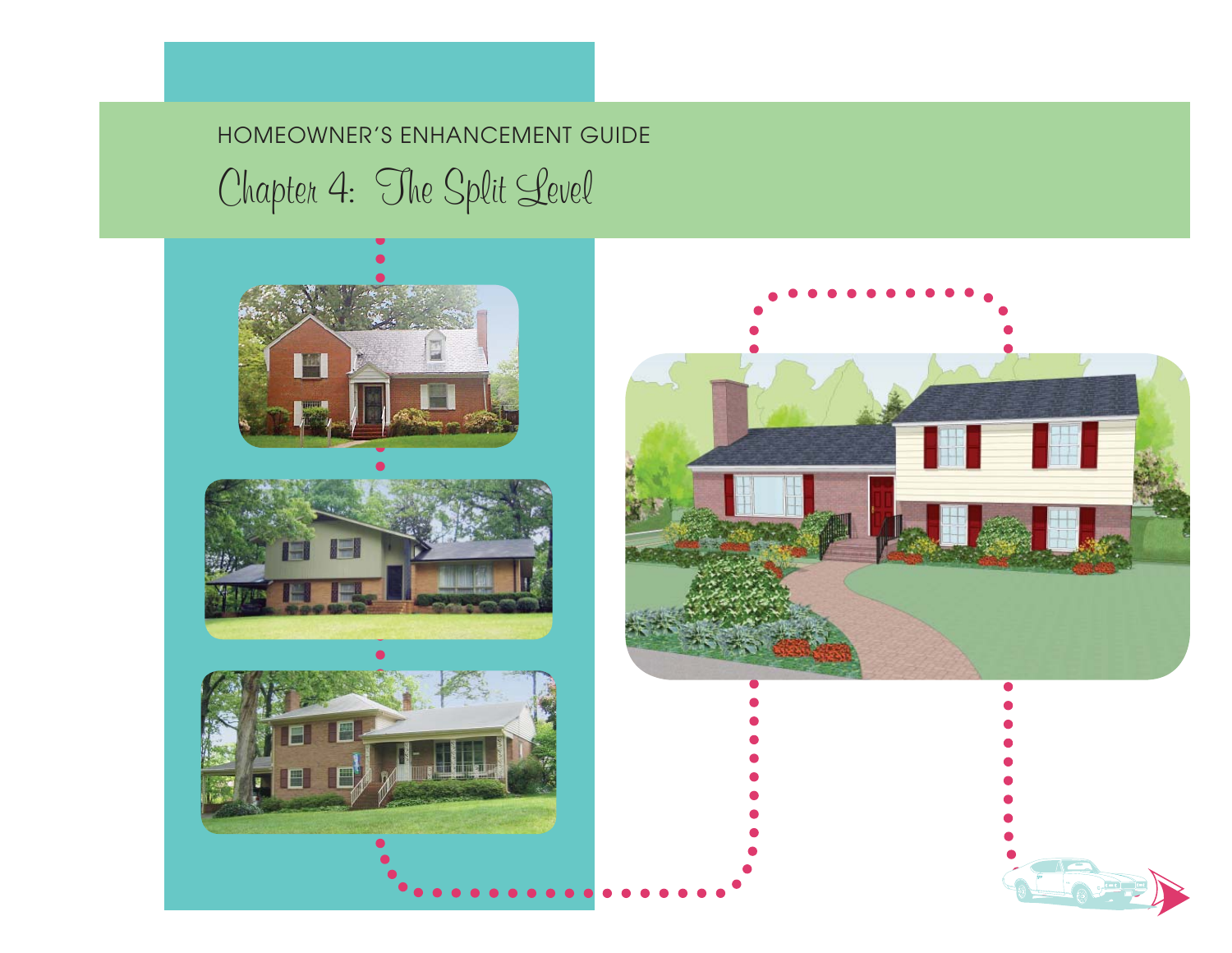**34**

### **SPLIT LEVEL BACKGROUND**



The Split Level house answered the need of families that outgrew the small post- World War II houses such as the cape cod and smaller ranches. Split Level designs created separate spaces for different family activities, especially watching television and playing stereos. The noisy living area, the territory of the teenager, was placed on the lower level with bedrooms above. The main entry to the house and a quiet, adult living area were located in the single-story wing. Split Level houses, sometimes called raised ranches, were a welcome change from the more traditional styles in both appearance and room arrangement.

Split Level houses are found throughout Henrico, with the highest concentration in the western half of the county. Advertisements for Wedgewood Park highlight the "House of Ease" which was "a milestone in the utilization of Reynold's Aluminum, the 20th century's most remarkable building material." Available at an additional cost, the "House of Ease" features included aluminum shingles, gutters, downspouts, exterior trim and soffit, windows, ductwork, hardware, shutters, siding, roof flashing, vents, flues, and chimneys. All were advertised to increase the resale value of the house and lower maintenance or save energy.



An original illustration and floor plan for the 1961 Aladdin Cornell.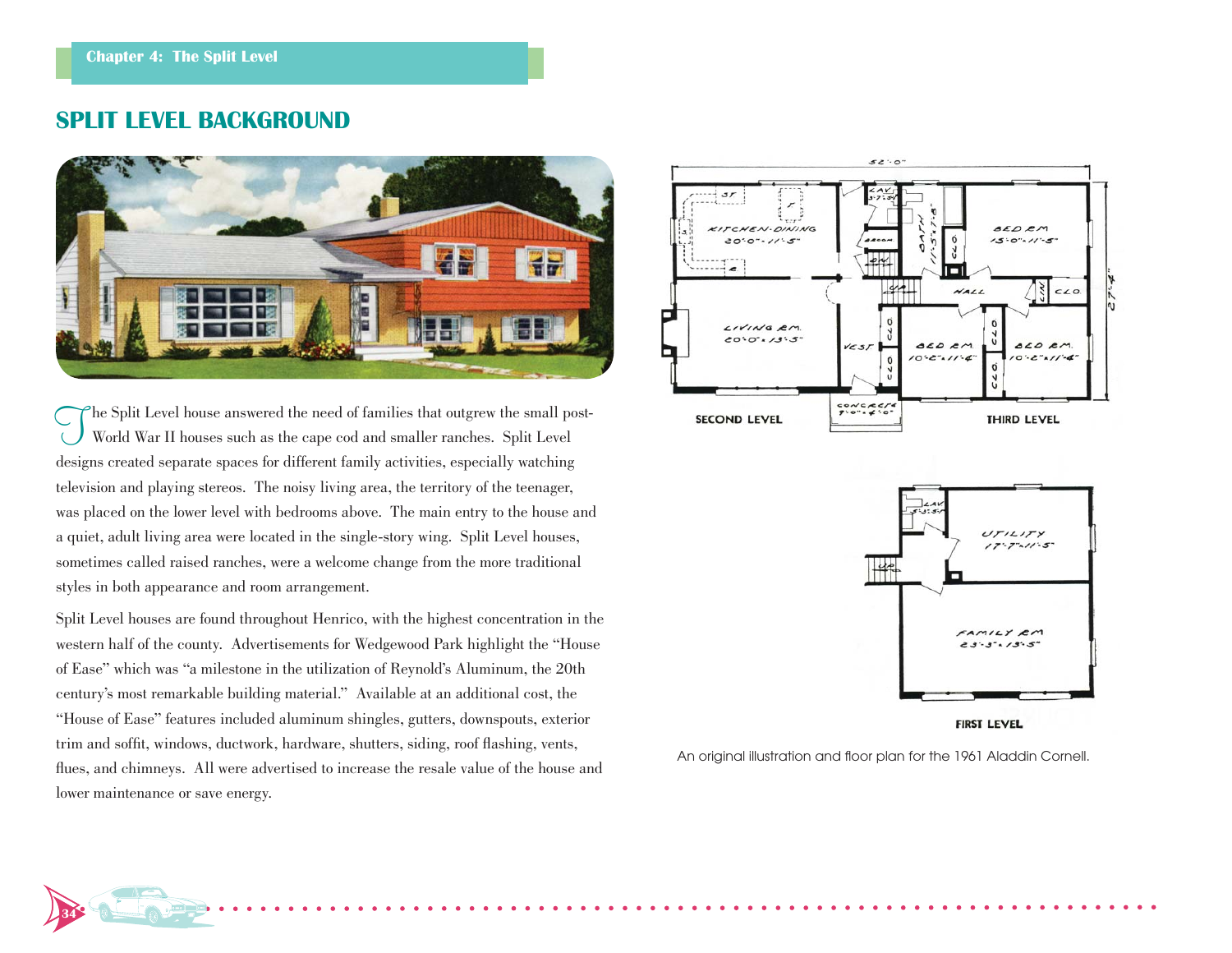### **Chapter 4: The Split Level**



### **LIKES:**

- ●Separation of spaces
- $\bullet$  Dedicated space for the family/ recreation room
- Lower level has windows since it isn't all below ground
- Mature plantings, trees

### **DISLIKES:**

- $\bullet$ Too many stairs
- $\bullet$ Lack of open floor plan
- ●No casual gathering space on main level

- $\bullet$ Hard to heat and cool consistently
- ●Not enough storage
- ●May only have one full bath
- ●No master suite

These original brochures advertise the Wedgewood Park subdivision located off of Parham Road near its intersection with Three Chopt Road. The development highlighted high quality materials used in construction, low-maintenance features, and modern amenities such as intercoms, incinerators and central air-conditioning.



**35**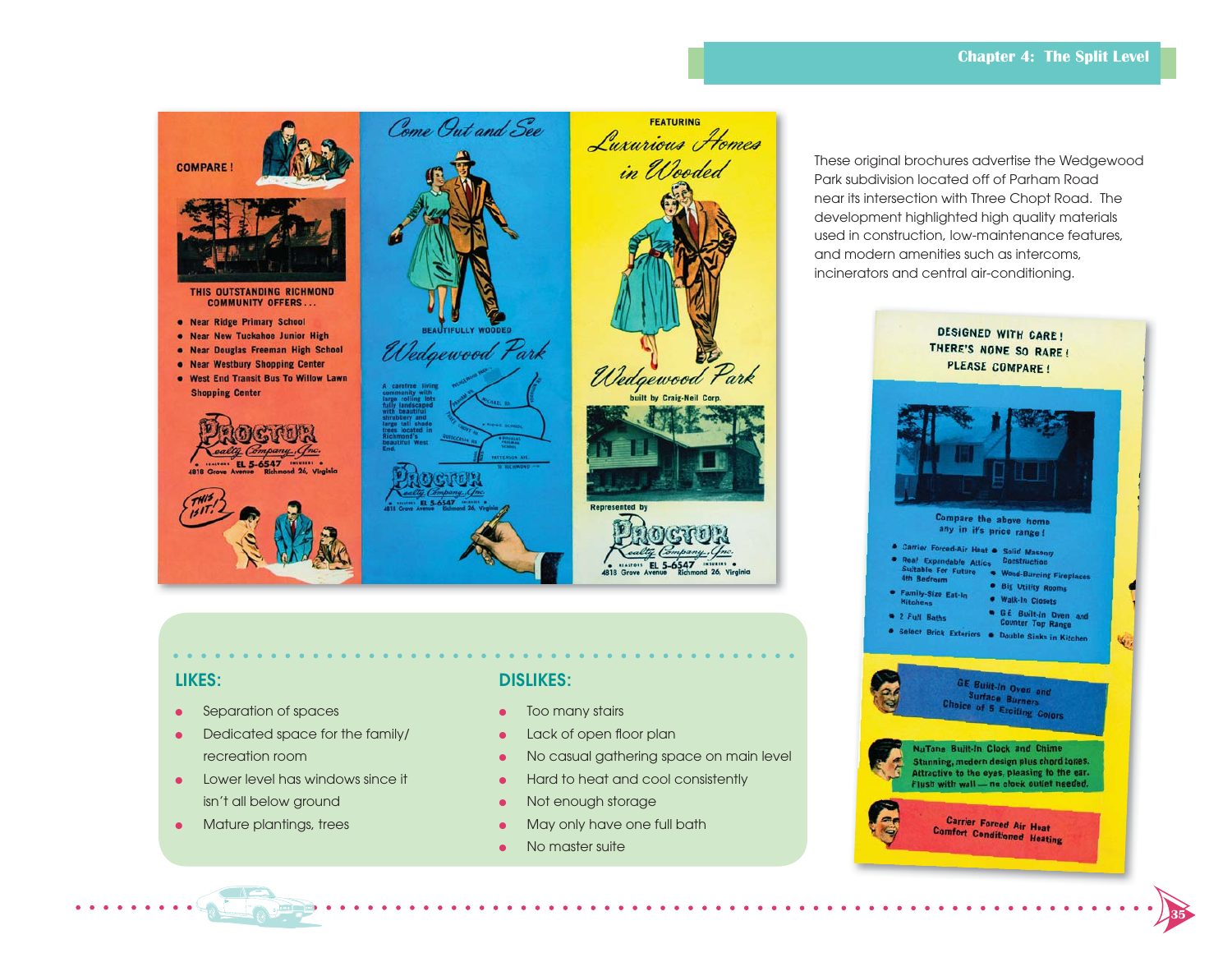# **SPLIT LEVEL HOUSE PARTS AND VARIATIONS**



### **SPLIT LEVEL ROOF AND ENTRY VARIATIONS**

**36**

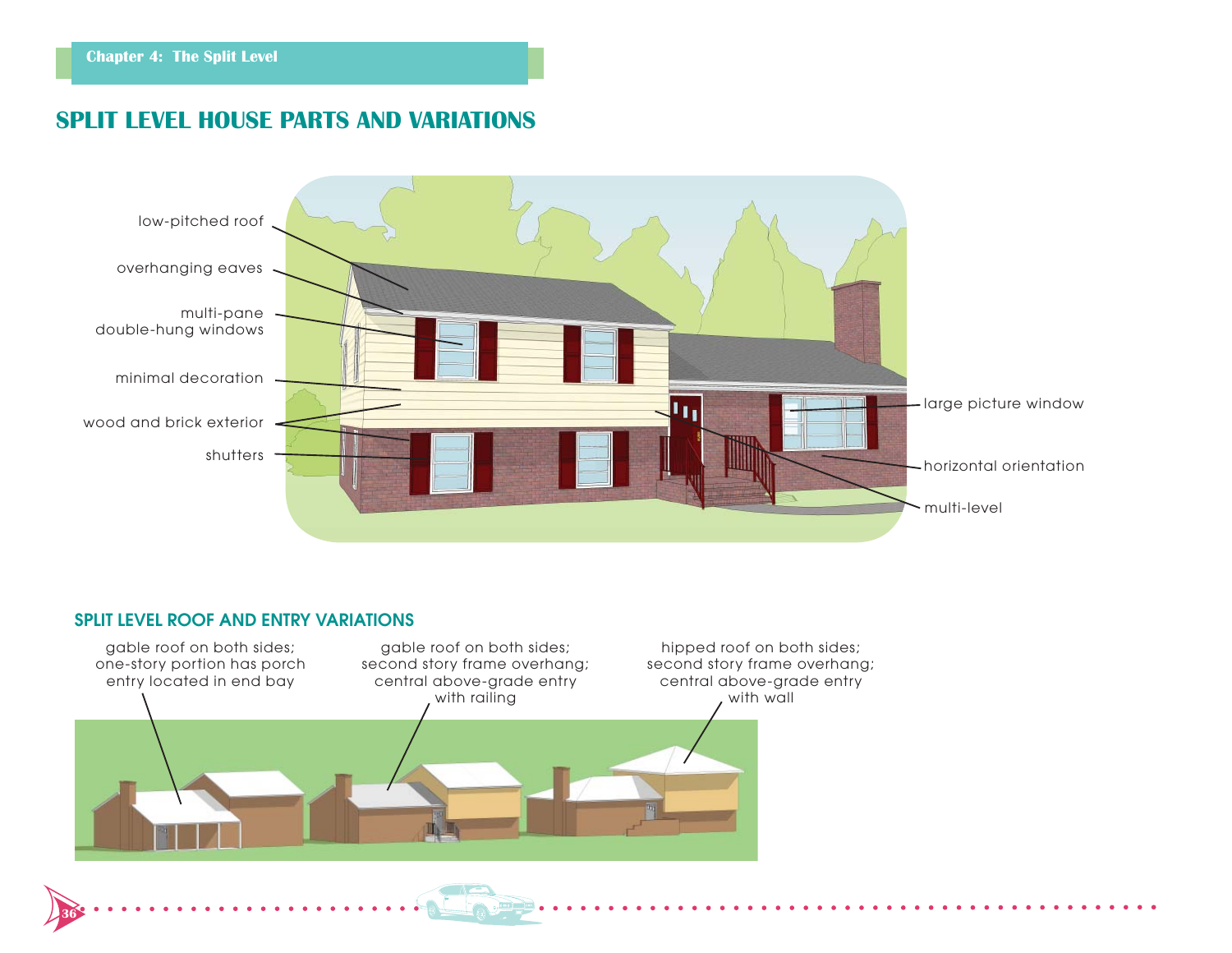# **CREATING CURB APPEAL**



# Before



Paint shutters a darker color for a traditional look and less cleaning! Add evergreen foundation plants and seasonal color.



Paint the front door an accent color and replace the storm door to highlight it. Add brick pavers to the front walk and clean the front steps for a welcoming entry.



Add color with plantings and a<br>window box. The new darker roof coordinates with the shutters. Reflective materials added to roof shingles allow darker colors to reduce heat gain.





\$\$

\$\$\$

 $\, \varphi$ 



**37**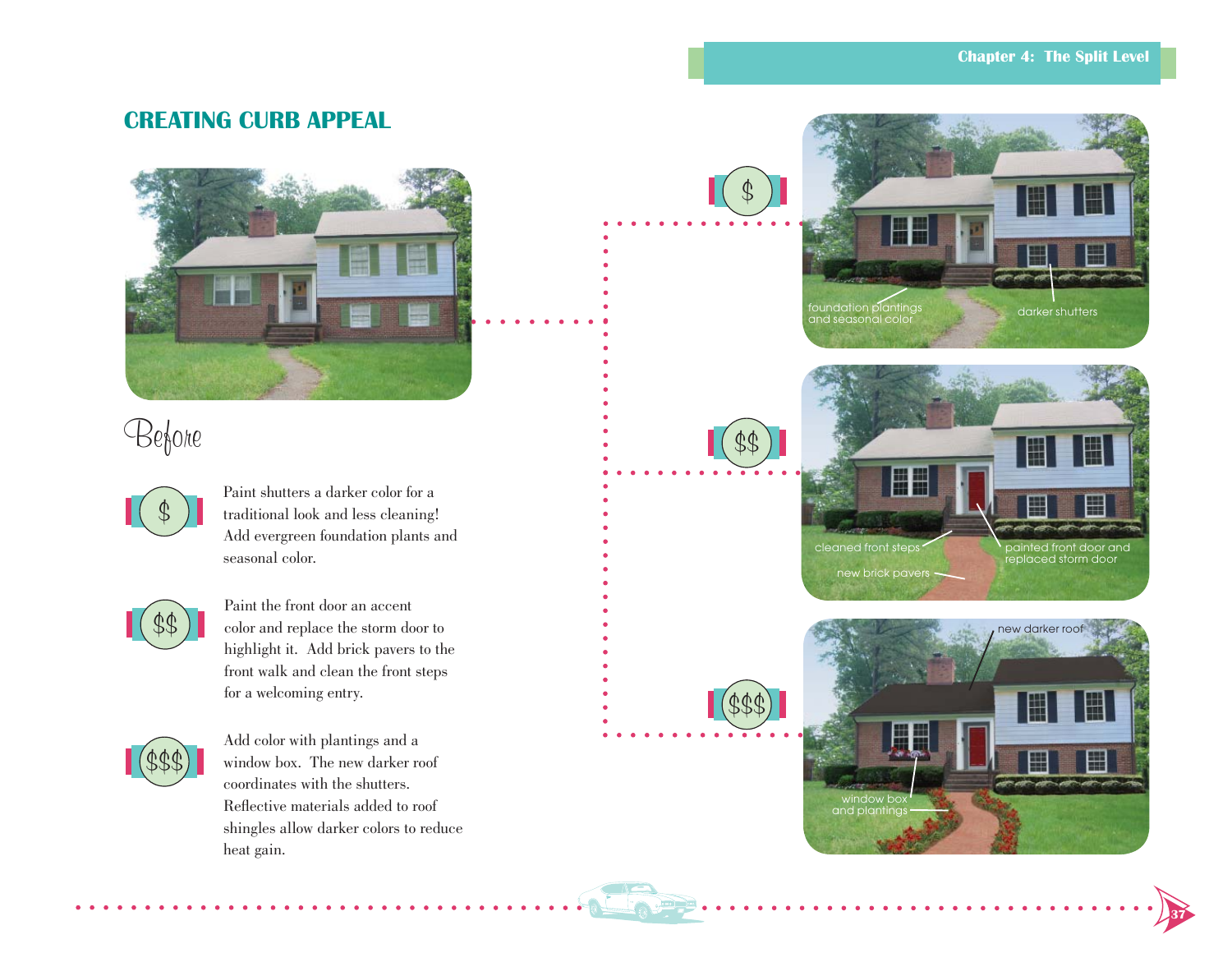# **IDEAS FOR ADDITIONS**

**See page 40 for additional ideas <sup>B</sup> <sup>C</sup> <sup>D</sup> <sup>E</sup>**



### **EXISTING PLAN**

**38**



rear 2nd level addition



### **EXISTING FRONT VIEW**



### **EXISTING REAR VIEW**



### **A REAR VIEW with addition**



### **A REAR VIEW with addition & site enhancements**



### **EXISTING PLAN**

Sometimes small changes can make a big difference in the way you use your house and your enjoyment of it. Shown above, on the second level, a wall is removed between the kitchen and dining area. A pass-through connects the kitchen to the living room which can now function as a family room. Sliding glass doors lead from the dining area to the new deck and reinforce the connection of the house to the yard.

Green Design elements in this plan include:

- $\bullet$  finding new ways to use existing rooms and stay within the same footprint rather than adding square footage
- use of materials that have recycled content, are from sustainable sources, and that have low volatile organic compounds
- Energy Star certified sliding glass doors

See Chapter 9 | Going Green for more ideas.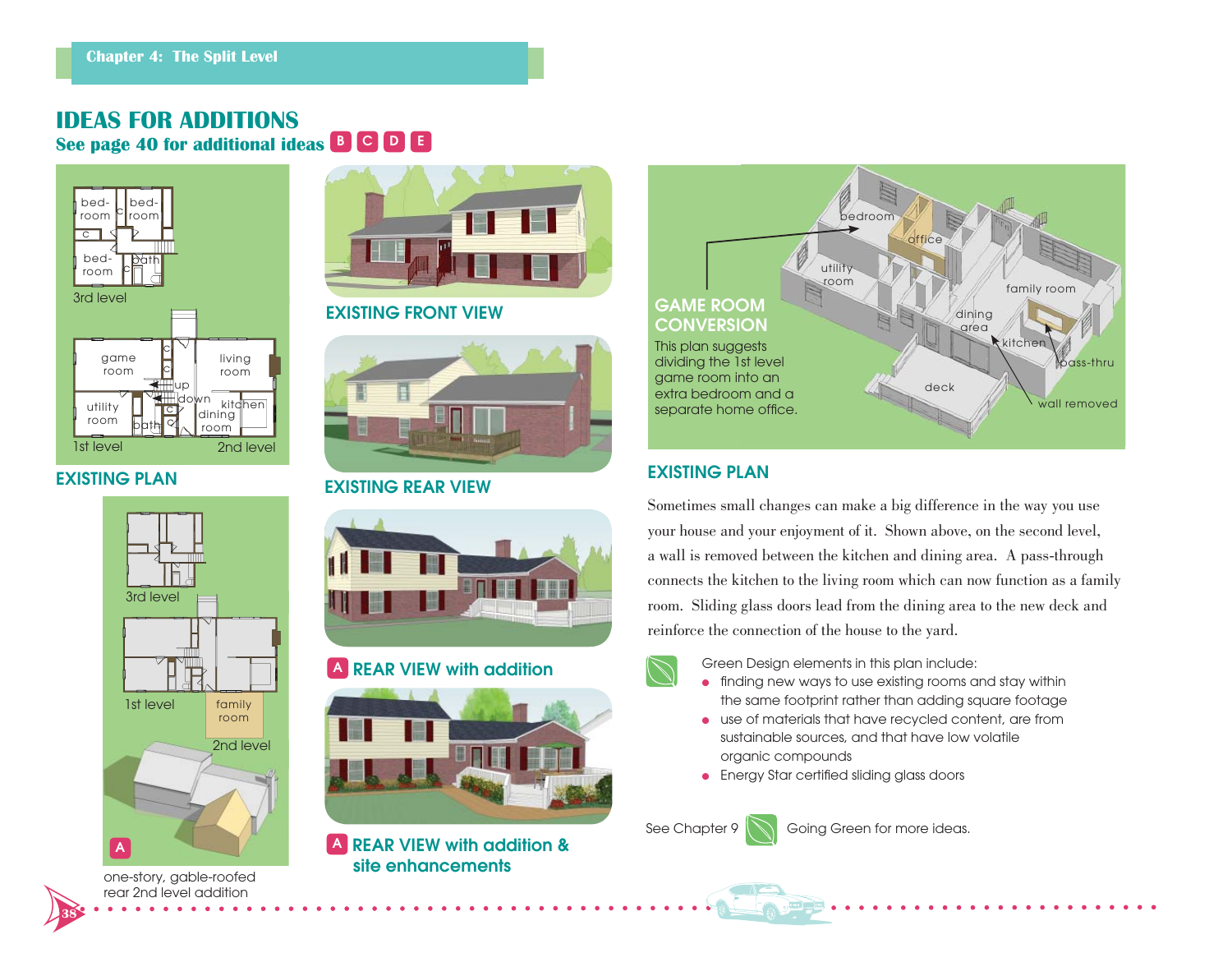

This one-story, gable-roofed rear addition provides additional living space in a modest footprint. The vaulted ceiling adds a spacious feeling to the new room.

**"We just don't have the money for a big addition to the HOUSE but it doesn't seem like the house fits our lifestyle anymore"**



This view taken from the location of the dot on the 3-D plan rear view looks through the new kitchen pass-through to the family room addition at the rear of the one-story portion of the house. A part of the dining room wall has also been removed. Windows on all three sides of the addition increase the connection of the house to the outdoors. A window seat provides additional seating for family or guests. The 270 degree view allows the homeowner to view the entire backyard including the children's play area.



With this much window space, make sure to invest in the most energy efficient windows you can afford.

For more tips on going  $\log$  green and saving energy, see Chapter 9.